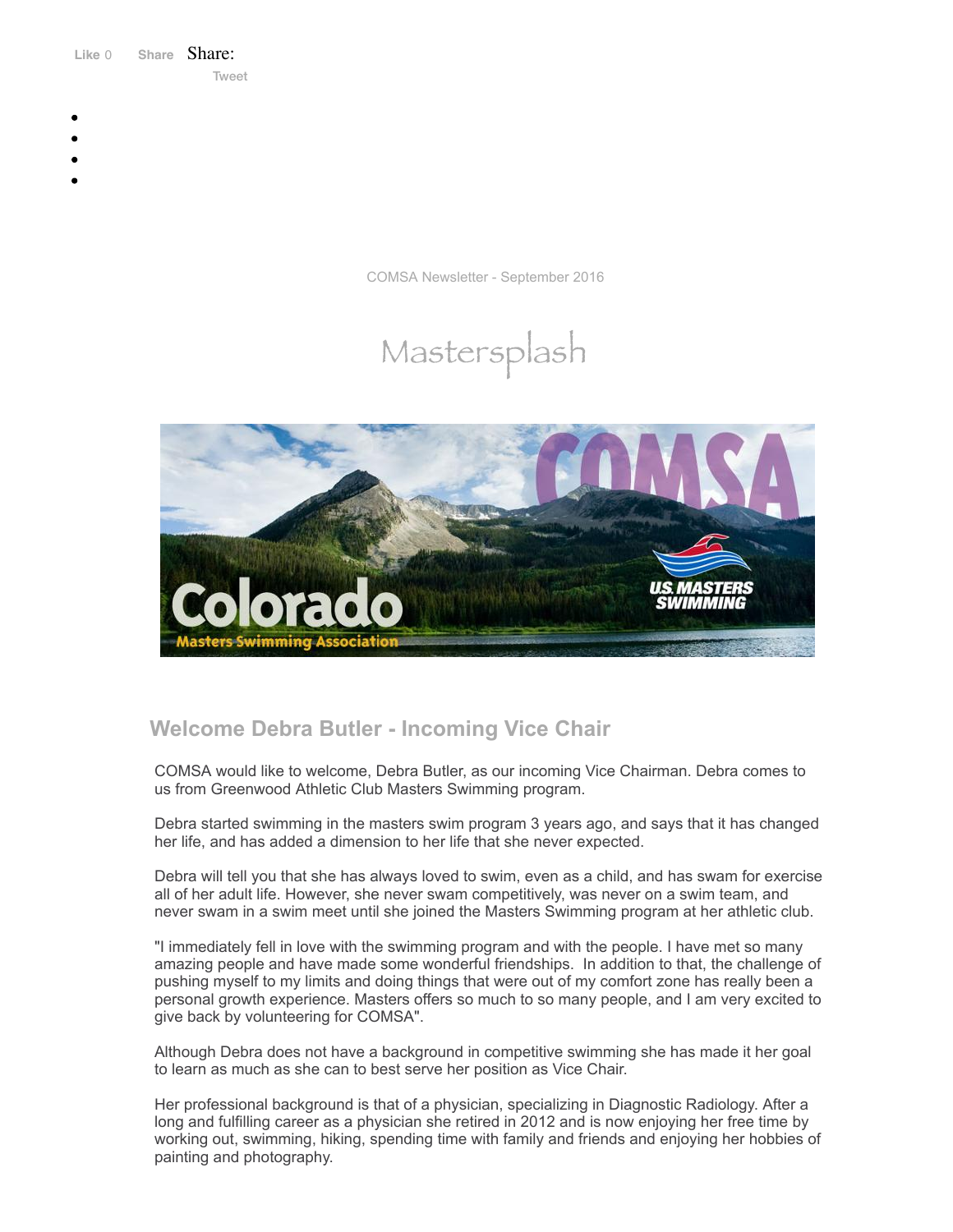# **COMSA Membership Survey**



Today we will be gaining you thoughts and opinions to better serve you in the future. We would appreciate it if you could take a few minutes and complete our survey. Be assured that all answers you provide will be kept confidential.

[Survey](https://survey.constantcontact.com/survey/a07ed55wpkeisgspey5/start?TEST_ONLY_RESPONSES_NOT_SAVED=t) Link

## **2016 Nash Scholarships**

The 2016 Nash Scholarships were awarded to Brody Lewis,from Greeley, Veronica Morin from Cascade and Ian Dretzka, from Northglenn. The funding for these scholarships are from the proceeds of the 2015 Nash Splash and donations from two individuals.

### **Colorado Goes Postal**



Congratulations Colorado on Going Postal this Summer in the 2016 USMS 5K & 10K National ePostal Championships at Lowry Pool! We had an awesome group participate on both dates June 19th and July 3rd. Not only did we have a few swimmers "Go Postal" for the first time successfully, but also had one swimmer, John Batchelder, swim butterfly the entire 10K Long Course! In addition, there were several Swimmers who did the 5K and 10K at different locations who could not attend. Whether you swam at Lowry or at your own

Pool, we applaud your efforts! The USMS 5K & 10K ePostal Championships were particularly special this year as the event Hosts, South Texas LMSC along with Western Hills Athletic Clubs are donating ALL of the profits to Colin's Hope & USMS Swimming Saves Lives Foundations!

If you missed out on all of the Postal Fun this summer and especially want to earn the incredibly cool "Colorado Goes Postal Cap", don't worry. There are still two more Postal opportunities left...The 2016 USMS 3000 yd. & 6000 yd. National ePostal Championships, hosted by Sawtooth Masters. You may participate in both!

Here are a **few [pictures](http://www.comsa.org/events/2016/2016NationalePostal_Gallery.html) from this event** Next events details can be found on the **[COMSA](http://www.comsa.org/) webiste** 

### **Seven Secrets of Successful Swimmers**

**Small habits that make a big difference**

When talking to people at the pool, I often hear the phrase, "Oh, I'm not a real swimmer." The person then proceeds to tell me that they are a triathlete or a runner, or perhaps just someone who enjoys working out in the water. And yet, there they are swimming.

Well, guess what, folks? If you propel yourself through the water without a boat, you ARE a real swimmer. You may not have moved directly from diapers to Speedos like most Olympians did, but you can still incorporate the thought processes lifelong swimmers use to excel at the sport. By adopting a few simple habits, you'll find it easy to proudly identify yourself as a real swimmer.

Full Article on [USMS.Org](http://www.usms.org/articles/articledisplay.php?aid=3269)

### **CMS Apparel**

Colorado Masters apparel is now available through the Swim Team Store website. Long and short sleeve tee shirts and hoodies are available in black or white. Shorts and swim suits are in black only. Colors are all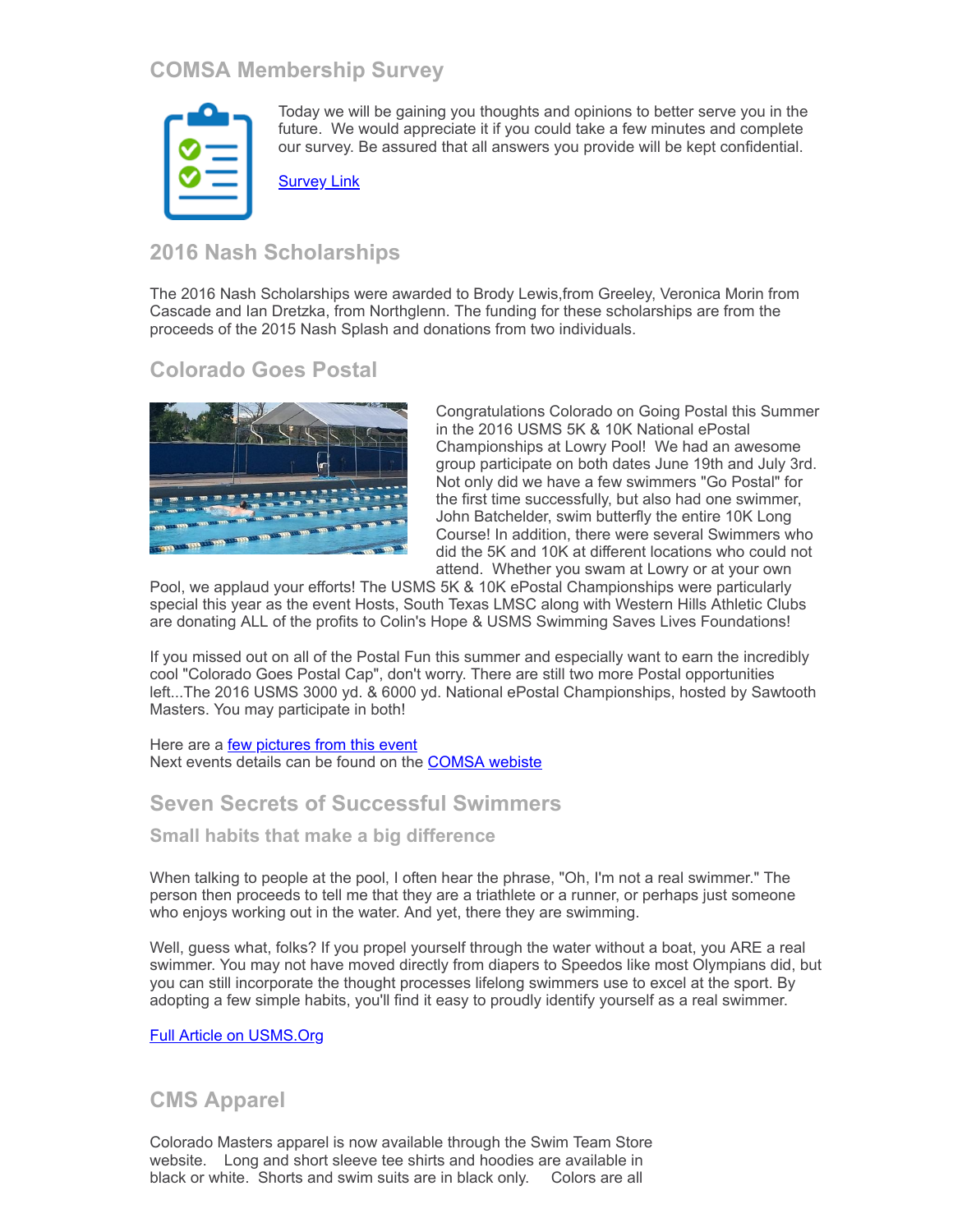shown in black, the white choice is available once item is clicked on. All items have the Colorado Masters Swimming logo from this year as seen above. Purchase your apparel now and have items shipped directly to you.



[http://www.thelifeguardstore.com/lgsteams/productcart/pc/viewCategories.asp?](http://www.thelifeguardstore.com/lgsteams/productcart/pc/viewCategories.asp?idCategory=2980&idAffiliate=677) idCategory=2980&idAffiliate=677Â

username: colorado password: masters

### **[Register Now](http://comsa.org/joining/index.html)**

**[Clubs and Workout Groups](http://comsa.org/clubs/index.html)**

**[More About Us](http://comsa.org/)**

 **[Contact Us](mailto:swimkdavis@gmail.com)**

**October 2, 2016 October 9, 2016 2016 USMS 3000 yd. & 6000 yd. National ePostal Championships Time: Starting at 7 am Location: Colorado Athletic Club at Inverness (CAC) Register: e-mail [nicolevanderpoel@msn.com](mailto:nicolevanderpoel@msn.com) to**

**reserve a lane and specify your distance. You must be a USMS Registered swimmer to participate. What to bring: Cap, goggles, suit and a human counter/verifier (Stop watches, clipboards, split sheets will be provided)** 

**October 18 - November 22, 2016 Mastering Masters Class Build Skills to Join a Masters Group When:Tuesday Evenings Oct 18 - Nov 22 Time: 7:00 PM - 8:15 PM Cost: \$85 Carpenter Recreation Center 11151 Colorado Blvd, Thornton [Details & Registration](https://www.clubassistant.com/club/clinics.cfm?c=1279)**

**October 15, 2016 USMS Coach Certification Levels 1&2 9:00am - 5:00pm Location of Classroom Instruction: Courtyard Denver Cherry Creek 1475 S. Colorado Blvd Denver, CO 80222 [Details](https://www.clubassistant.com/club/clinics/reserve.cfm?c=1758&cid=70344)**

**October 16, 2016 USMS Stroke Development Clinic - Denver, Colorado Stroke Clinic Sunday, October 16, 2016 9:30 AM - 12:00 PM [Details](https://www.clubassistant.com/club/clinics/reserve.cfm?c=1758&cid=70760)** 

**October 22, 2016 Buff Invitational (Recognized meet) CU Recreation Center Boulder, CO** 

**Quick Links Upcoming Events Ongoing Events**

**COMSA [Registration](http://www.comsa.org/joining/index.html)**

### **2016 Check off [Challenge](http://www.usms.org/fitness/content/checkoff)**

**2016 Go The [Distance](http://www.usms.org/fitness/content/gothedistance)**